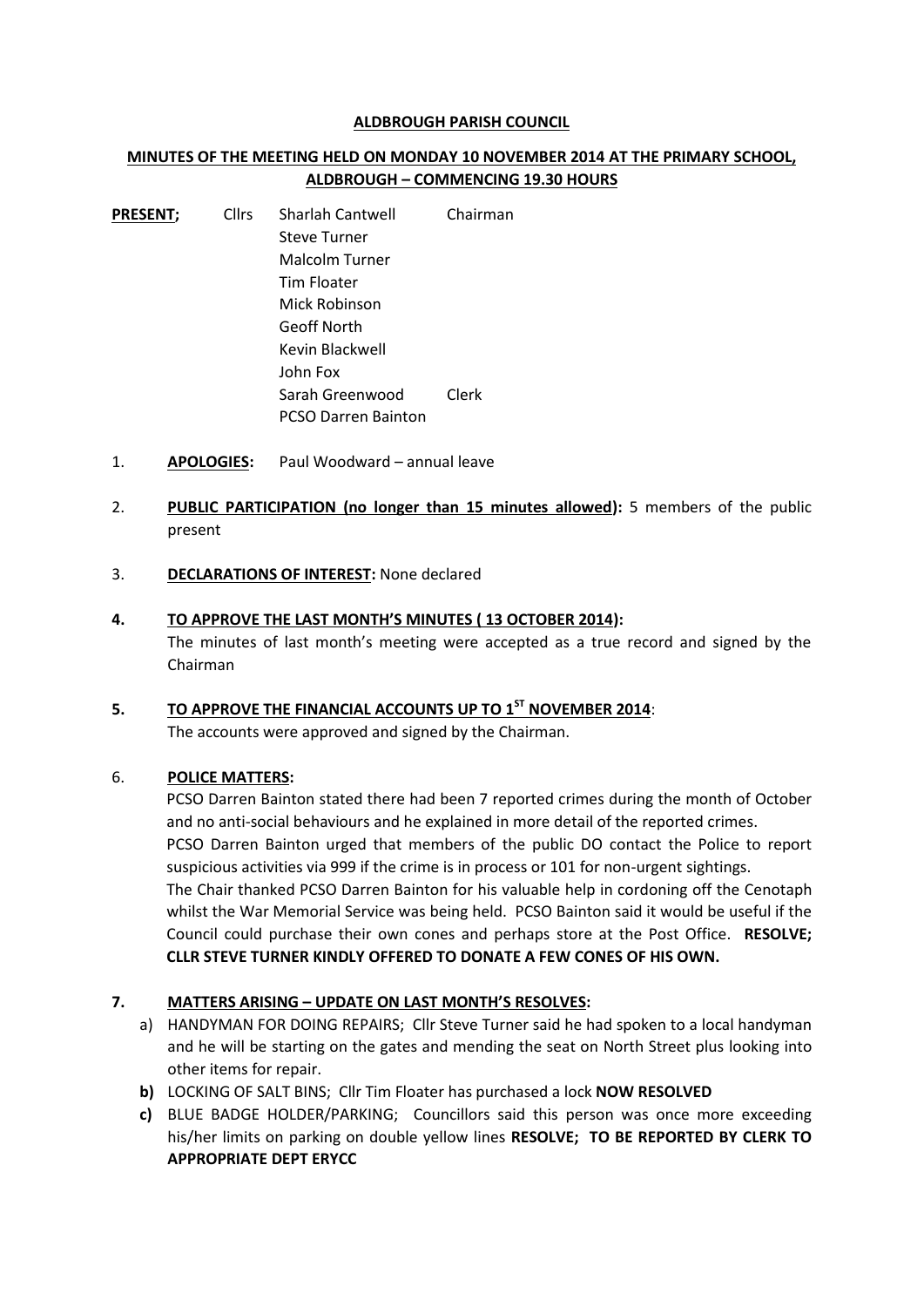- **d)** PURCHASE OF PRINTER; Cllr Kevin Blackwell has purchased a printer and will install for the clerk **RESOLVE CLERK AND KEVIN TO ARRANGE A MUTUAL TIME TO INSTALL THE PRINTER**
- e) PLAYGROUND INSPECTION; Clerk stated it has been booked and is awaiting a date for the inspection
- f) REPAIRS TO BRIDGES ON THE WAY TO BAIL WOOD AND MISSING HANDRAIL AT SIDE OF BRIDGE **RESOLVE; AWAITING CLLR PAUL WOODWARD TO INSPECT**
- **g)** SWEEPING OF FOOTPATHS AND STREETS; ERYCC sent a street sweeper to clear streets of straw etc, however, it was reported that it took in places, the top surface of tarmac on Church Street leaving pot holes **RESOLVE ; Clerk to report to ERYCC**
- h) BLOCKED DRAIN/GULLY; **RESOLVED** Mike Peak of ERYCC is aware and will be getting it repaired.
- **i)** HORNSEA ROAD ISSUES; Letter of appeal against Mr Phillip Hiscott's (ERYCC Road Engineer) findings has been sent to ERYCC **RESOLVE; AWAITING REPLY TO APPEAL LETTER**
- 8 **CLG GAS SITE UPDATE:** Nothing to report
- 9 **PLANNING APPLICATIONS:** None to report

#### **10 CORRESPONDENCE:**

a) Letter received re changes / improvements / new ways of serving P.O customers at Aldbrough Post Office

#### 11 **ANY OTHER REPORTS:**

- a) Footpath outside primary school playground entrance is stood under water after heavy rain and is in very poor condition RESOLVE; Clerk to report to ERYCC and ask when it is going to be slurry sealed as promised.
- **b)** Church Street pot holes left after road sweeper. Cllr John Fox has reported to ERYCC and has been assured will be repaired within 4 /5 weeks – job ref 739189 **RESOLVE; Clerk to also follow up with ERYCC**
- **c)** Grass in the Cemetery is overgrown and is unacceptable **RESOLVE; Cllr Steve Turner to speak to HAPS and discuss whether extra cuts could be done**
- **d)** Christmas Tree; **RESOLVE; Cllr Geoff North has located a Christmas Tree – will be around 12' – 15' and will be on show in the Church grounds. Chair has been asked to help once again with decoration of the tree for the Christmas Tree Festival**
- e) Rathlins Meeting: The West Newton site is being shut down as the findings did not show any reason to continue. The next project should not affect traffic through Aldbrough village
- **f)** Poorfields Vouchers; The vouchers will be available in January 2015 and the same people as last year will receive a voucher to spend in Aldbrough village shops plus any new people fitting the criteria will receive a voucher also. **CLLR MICK ROBINSON TO CHECK THE CRITERIA FOR RECEIVING VOUCHERS**
- **g)** Dogs on the Recreation Ground: All efforts have been made to keep dogs out or on leads however there are still problems **RESOLVE; CLERK TO CONTACT THE ERYCC DOG WARDEN**
- h) Damage to Village Hall/Play area and Recreation ground; Majority Permission was given by the Councillors for Cllr Robinson to write to the culprit on behalf of the Recreation Committee and administer a 6 month ban.